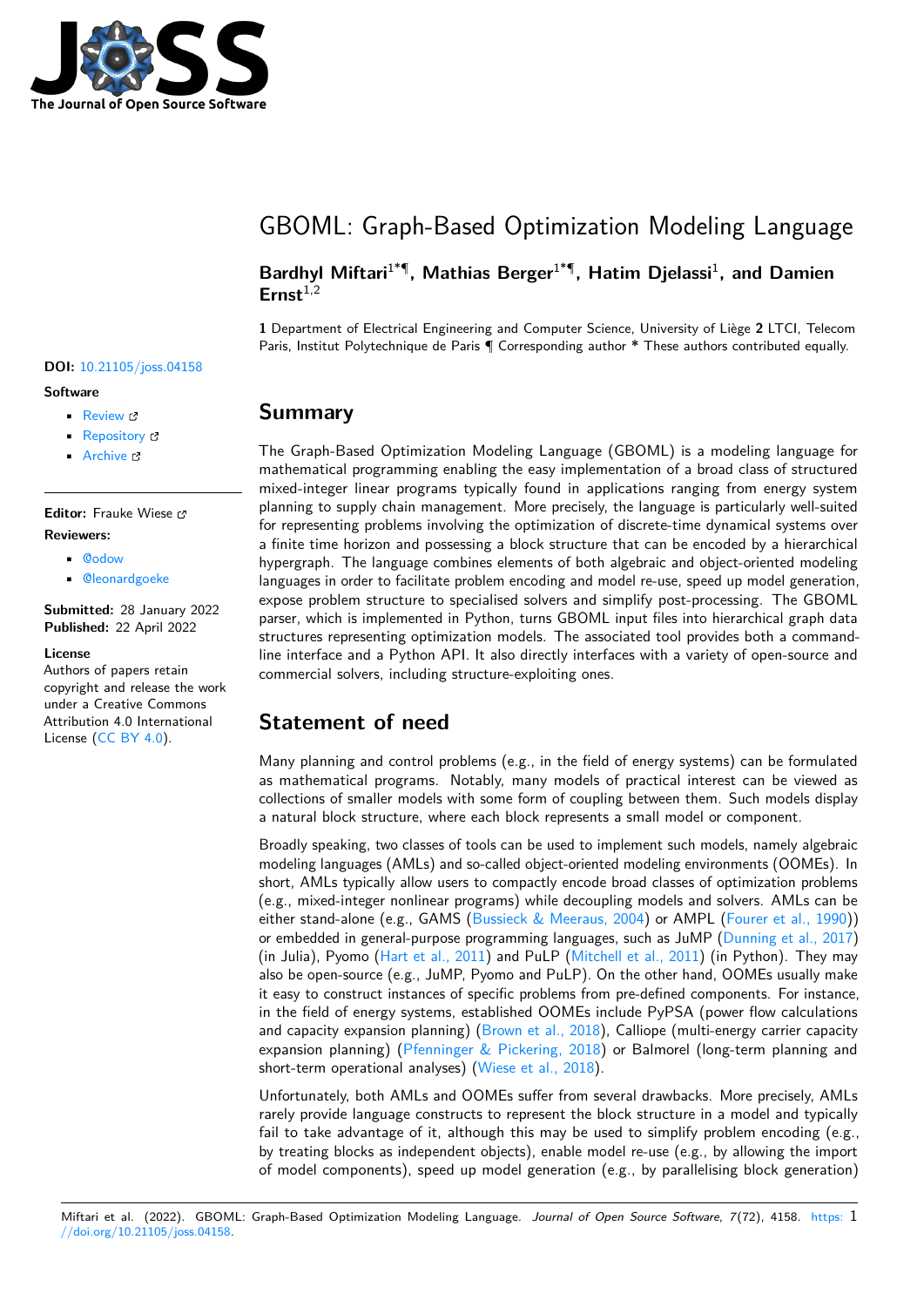

and facilitate the use of structure-exploiting solution algorithms. Extensions to established AMLs were proposed to address some of these concerns, such as StructJuMP (Huchette  $\&$ [Developers, 2021\)](#page-3-7), PySP [\(Watson et al., 2012\)](#page-3-8) and SML [\(Colombo et al., 2009\)](#page-3-9) (extending JuMP, Pyomo and AMPL, respectively). However, these extensions were usually designed with the primary aim of handling very specific problem structures (e.g., dual block angular structures found in stochastic linear programming models). On the other hand, OOMEs typically lack expressiveness and adding components is often cumbersome. Furthermore, they very often rely on established AMLs themselves and thus automatically inherit any shortcomings of the AML on top of which they are built (e.g., it may not be open-source).

The tools that appear closest in spirit to our own are the recent  $SMS++$  modeling framework [\(Frangioni et al., 2021\)](#page-3-10) and Plasmo.jl [\(Jalving et al., 2020\)](#page-3-11) (an extension of JuMP). The former makes it possible to implement fairly general block-structured models and aims to ease the development and deployment of advanced structure-exploiting algorithms. The latter relies on a graph abstraction of optimization models to enable modular model construction, partitioning and the use of structure-exploiting algorithms.

Against this backdrop, GBOML was designed to blend and natively support some key features of AMLs and OOMEs. Notably, it was built with the following goals in mind:

- being open-source and stand-alone
- allowing any mixed-integer linear program to be represented
- enabling any hierarchical block structure to be exposed and exploited
- facilitating the encoding and construction of time-indexed models
- allowing low-level model encoding to be close to mathematical notation
- making it easy to re-use and combine components and models
- interfacing with commercial and open-source solvers, including structure-exploiting ones

An early version of the tool was used in a research article studying the economics of carbon-neutral fuel production in remote areas where renewable resources are abundant [\(Berger et al.,](#page-2-1) [2021\)](#page-2-1). The tool is also used in the context of a research project focusing on the design of the future Belgian energy system.

# **Example**

Next, we describe a short example illustrating how GBOML works. First, a model must be encoded in a GBOML input file. An input file implementing a stylised microgrid investment planning problem is shown below.

```
#TIMEHORIZON
T = 8760; // planning horizon (hours)
#NODE SOLAR_PV
#PARAMETERS
capex = 600; // annualised capital expenditure per unit capacity
capacity_factor = import "pv_gen.csv"; // normalised generation profile
#VARIABLES
internal: capacity; // capacity of solar PV plant
external: power[T]; // power output of solar PV plant
#CONSTRAINTS
capacity >= 0:
power[t] \ge 0;
power[t] \leq capacity_factor[t] \times capacity;#OBJECTIVES
min: capex * capacity;
#NODE BATTERY
```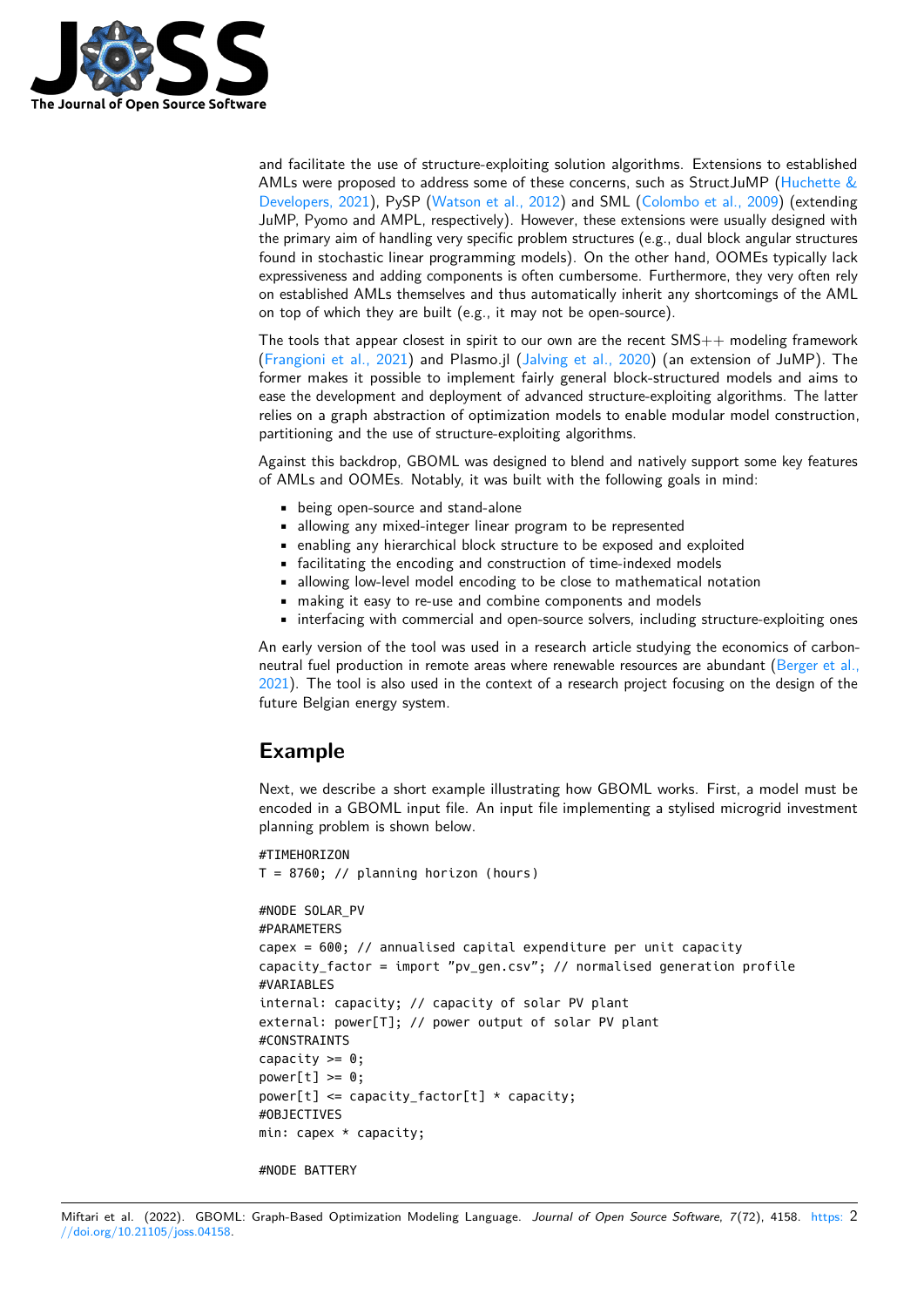

```
#PARAMETERS
capex = 150; // annualised capital expenditure per unit capacity
#VARIABLES
internal: capacity; // energy capacity of battery storage system
internal: energy[T]; // energy stored in battery storage system
external: power[T]; // power flow in/out of battery storage system
#CONSTRAINTS
capacity >= 0;energy[t] \ge 0;energy[t] \leq capacity;energy[t+1] == energy[t] + power[t];#OBJECTIVES
min: capex * capacity;
#HYPEREDGE POWER_BALANCE
#PARAMETERS
electrical_load = import "electrical_load.csv";
#CONSTRAINTS
SOLAR_PV.power[t] == electrical_load[t] + BATTERY.power[t];
```
The optimization horizon is defined at the beginning of the GBOML input file. Two node blocks then define the solar photovoltaic (PV) and battery storage system models, respectively. Each node has its own parameters, variables, constraints and objectives. Finally, a hyperedge block is used to ensure that power flows in the microgrid are balanced and the electricity demand is satisfied.

Then, the command-line interface or the Python API may be used to generate the model and solve it. Model generation can be parallelised based on the block structure provided by the user and models can be passed to open-source or commercial solvers. Direct access to several solver APIs is provided, allowing users to tune algorithm parameters and query complementary information (e.g., dual variables, slacks or basis ranges, when available).

Finally, results are retrieved and can be either printed to file or used directly in Python. Two file formats are supported at the time of writing, namely CSV and JSON.

The full GBOML syntax is described in the online documentation, along with advanced features such as model imports and hierarchical model construction as well as solver options. The files required to run the example above are available in the GBOML repository.

# **Acknowledgements**

The authors gratefully acknowledge the support of the Federal Government of Belgium through its Energy Transition Fund and the INTEGRATION project. The authors would also like to thank Adrien Bolland for his help with an early version of the documentation, Jocelyn Mbenoun for testing some early features of the tool, as well as Ghislain Detienne and Thierry Deschuyteneer for constructive discussions.

# **References**

- <span id="page-2-1"></span>Berger, M., Radu, D., Detienne, G., Deschuyteneer, T., Richel, A., & Ernst, D. (2021). Remote Renewable Hubs for Carbon-Neutral Synthetic Fuel Production. Frontiers in Energy Research, 9, 200. <https://doi.org/10.3389/fenrg.2021.671279>
- <span id="page-2-0"></span>Brown, T., Horsch, J., & Schlachtberger, D. (2018). PyPSA: Python for Power System Analysis. Journal of Open Research Software, 6(3). <https://doi.org/10.5334/jors.188>